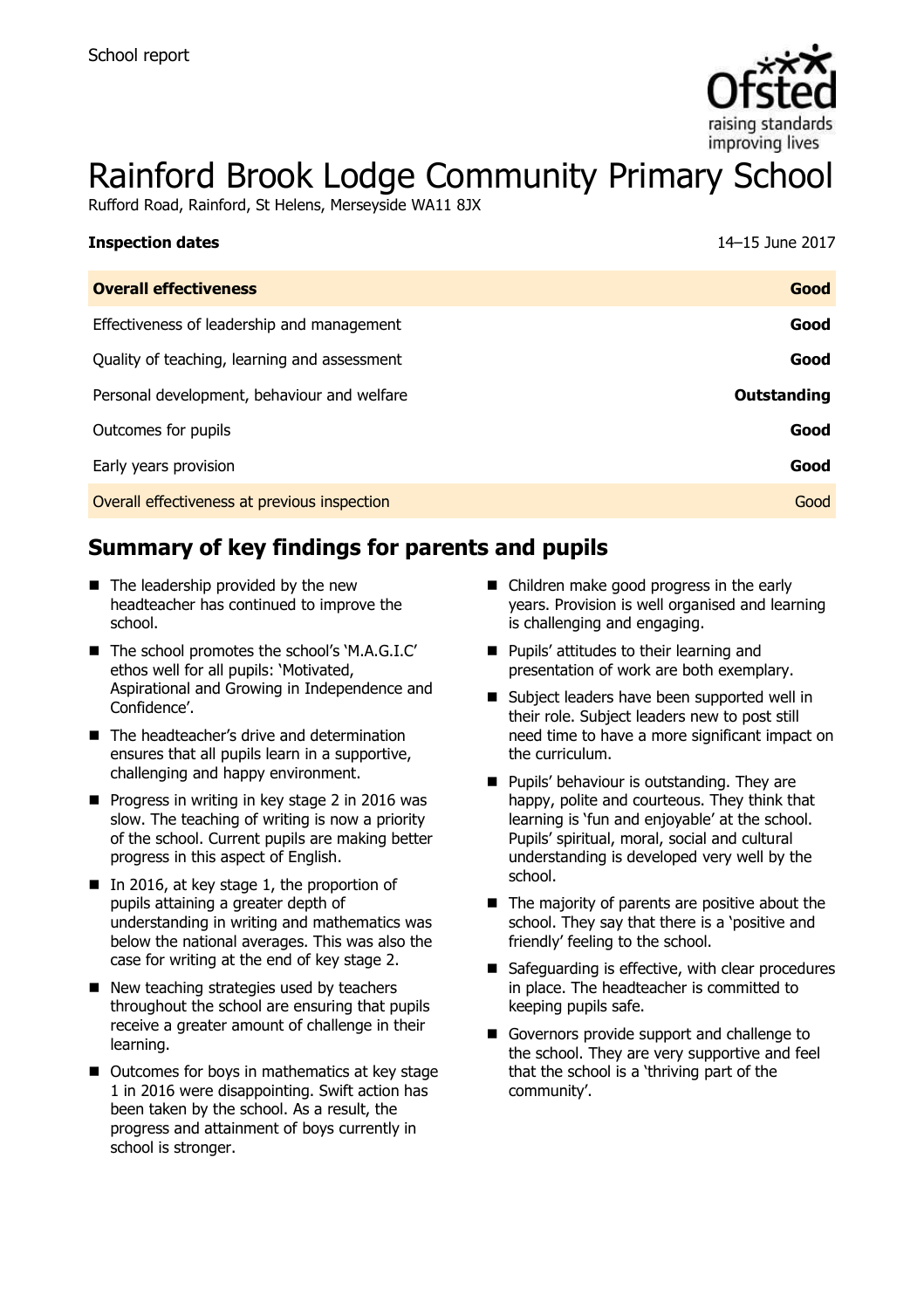

# **Full report**

### **What does the school need to do to improve further?**

- Further strengthen leadership and management by:
	- developing the roles of the new subject leaders to have a greater impact on improving teaching, learning and outcomes for pupils.
- **Ensure that a greater proportion of pupils reach higher standards in writing and** mathematics in key stage 1.
- Build on the improvements already made to ensure that pupils achieve high standards in writing in key stage 2.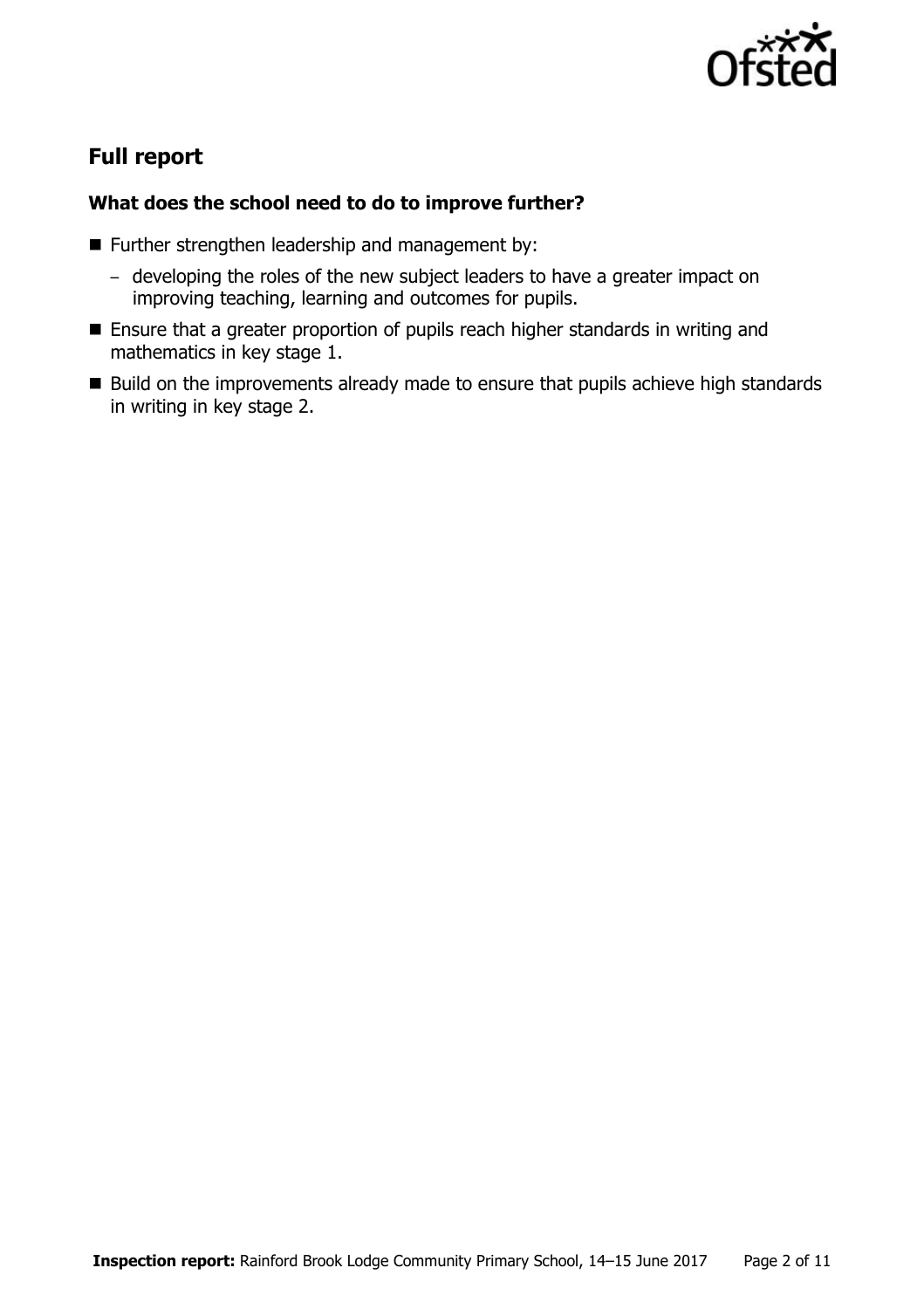

# **Inspection judgements**

#### **Effectiveness of leadership and management Good**

- The headteacher ensures that the school continues to improve. A new senior leadership team has been formed to address the priorities of the school. The school's self-evaluation is accurate.
- In 2016 progress in writing at the end of key stage 2 was slow and below national averages. New approaches put in place by leaders are seeing pupils making swifter progress, but there is more to do to make sure that this improvement is sustained over time.
- The school has a newly formed subject leadership team. They are beginning to have a positive impact on developing the school's broad and balanced curriculum. They receive effective support and guidance from the headteacher. The roles of these subject leaders, especially those new to the post, have not been sufficiently developed for them to have a more significant impact on the school's curriculum.
- Leaders inspire pupils to do their very best by promoting the school's ethos, which encourages pupils to work hard, take responsibility for their own development and always strive to be better.
- Leaders also inspire staff to develop their practice through effective appraisal and training. Staff are very positive about the new leadership team and feel that they work 'considerably hard' to improve the school.
- The leadership of English and mathematics is strong. New approaches to learning have been introduced, training has been delivered, and pupils are now making good progress in both subjects.
- The English and mathematics subject leaders have a comprehensive and accurate understanding of the strengths and weaknesses in teaching and learning in these subjects across the school. Appropriate use of professional development and the use of new resources have ensured that pupils are being challenged in these subjects.
- The leadership of the support provided for pupils who have special educational needs and/or disabilities is improving. The relatively new coordinator ensures that pupils' progress is paramount. She has introduced effective strategies to support and monitor progress. Well-targeted support and teaching is put into place quickly where it is needed. The funding for this group of pupils is used well to ensure that they make good progress from their starting points.
- The school's curriculum is well organised, broad and balanced, and relevant, including for the most-able pupils. Recent improvements in the teaching of sports, computing and the arts have helped to develop the curriculum further. The school's offer of extracurricular clubs has improved remarkably. There is now an array of sporting and artsbased after-school activities for pupils of all abilities to take part in.
- Sports funding is used well and the leadership of physical education (PE) is good. New training opportunities have made a positive impact on the teaching and learning of PE. There is a renewed culture of sporting excellence throughout the school. Since the headteacher's arrival, pupils have been very successful in sporting competitions.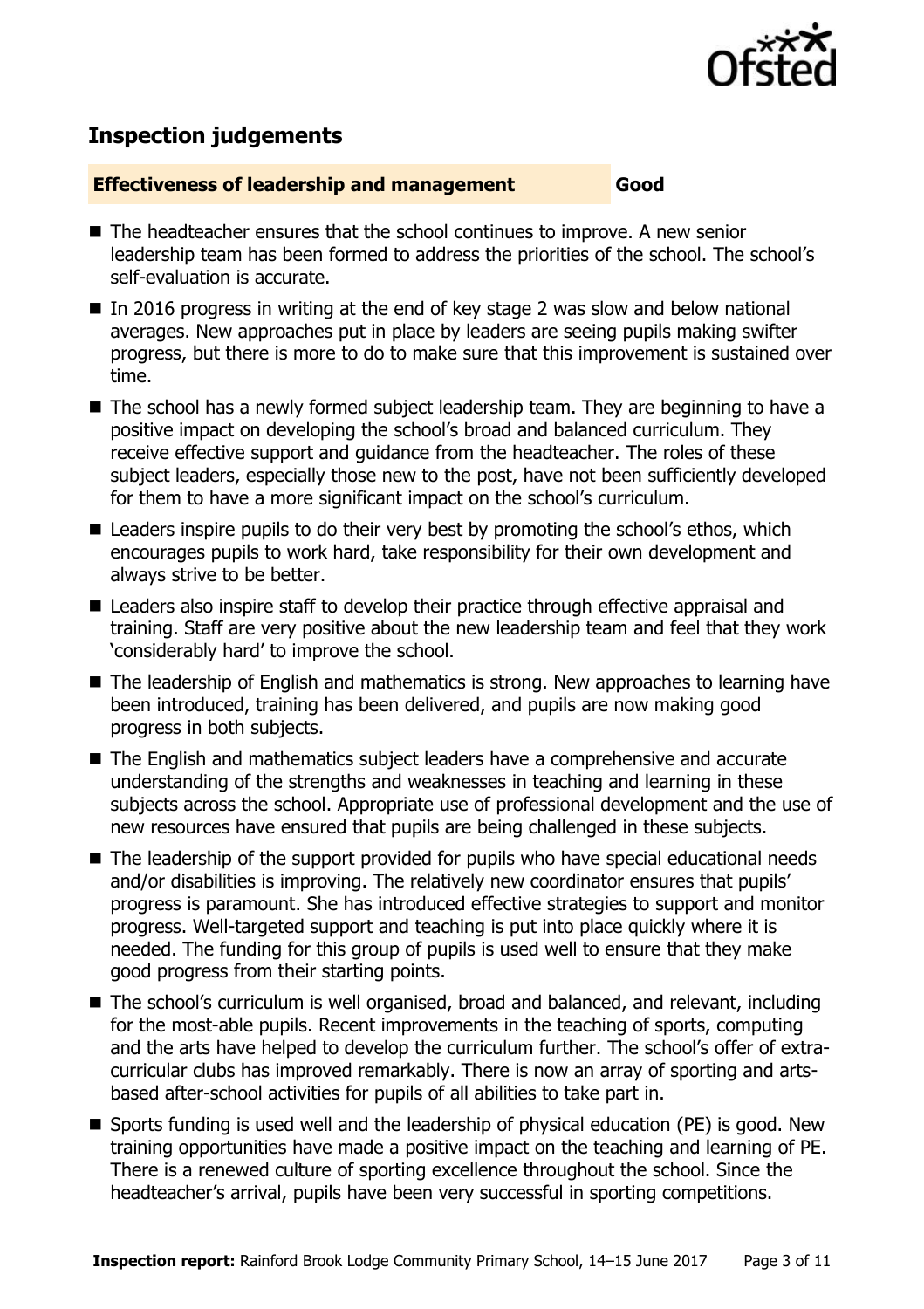

- Leaders effectively promote pupils' spiritual, moral, cultural and social development. The teaching of British values has been a focus for the school. Pupils are confident in discussing the values of life in modern Britain.
- **Pupils'** attendance is above the national average. Leaders track carefully the attendance of all groups. Leaders can confidently show the positive impact that they make on the attendance of individual pupils.
- **Parents have positive views about the school. Many parents who spoke to the inspector** or left comments on the parent questionnaire feel that their children are happy and staff listen carefully to any concerns that they may have. Parents would recommend the school to other parents. They feel that the headteacher and deputy headteacher are 'very visible' in and around school and have made a real impact over the last 12 months.

#### **Governance of the school**

- The governors bring effective support and challenge to the school. They work hard to ensure that there is a good balance of expertise among the governing body. They regularly develop their skills by attending training.
- Governors have a clear view of the strengths of the school and the areas that require further improvement.
- Governors visit the school regularly during the school day. They meet with staff and they receive timely reports from school leaders on curriculum development.
- Governors hold leaders to account for the spending of the pupil premium and sports funding.

#### **Safeguarding**

- The arrangements for safeguarding are effective.
- As a result of strong leadership from the headteacher and governors there is a clear safeguarding culture in the school. There are very robust systems used to keep children safe at school. Checks on staff and visitors are effective. Child protection training for all staff is up to date.
- Systems are in place to enable pupils to express their worries or concerns. Pupils say that they feel 'safe and protected' by the staff at the school. Pupils are developing a good understanding of online safety through the curriculum
- Staff have a good awareness of safeguarding issues and procedures to follow should they be concerned about a pupil's welfare.
- The school site is secure and the identity of visitors to the school is closely checked.
- The single central record is compliant.

#### **Quality of teaching, learning and assessment Good**

 $\blacksquare$  The new leadership team have worked tirelessly to ensure that the quality of teaching and learning continues to improve. The consistency of good teaching and learning across the school is clear to see.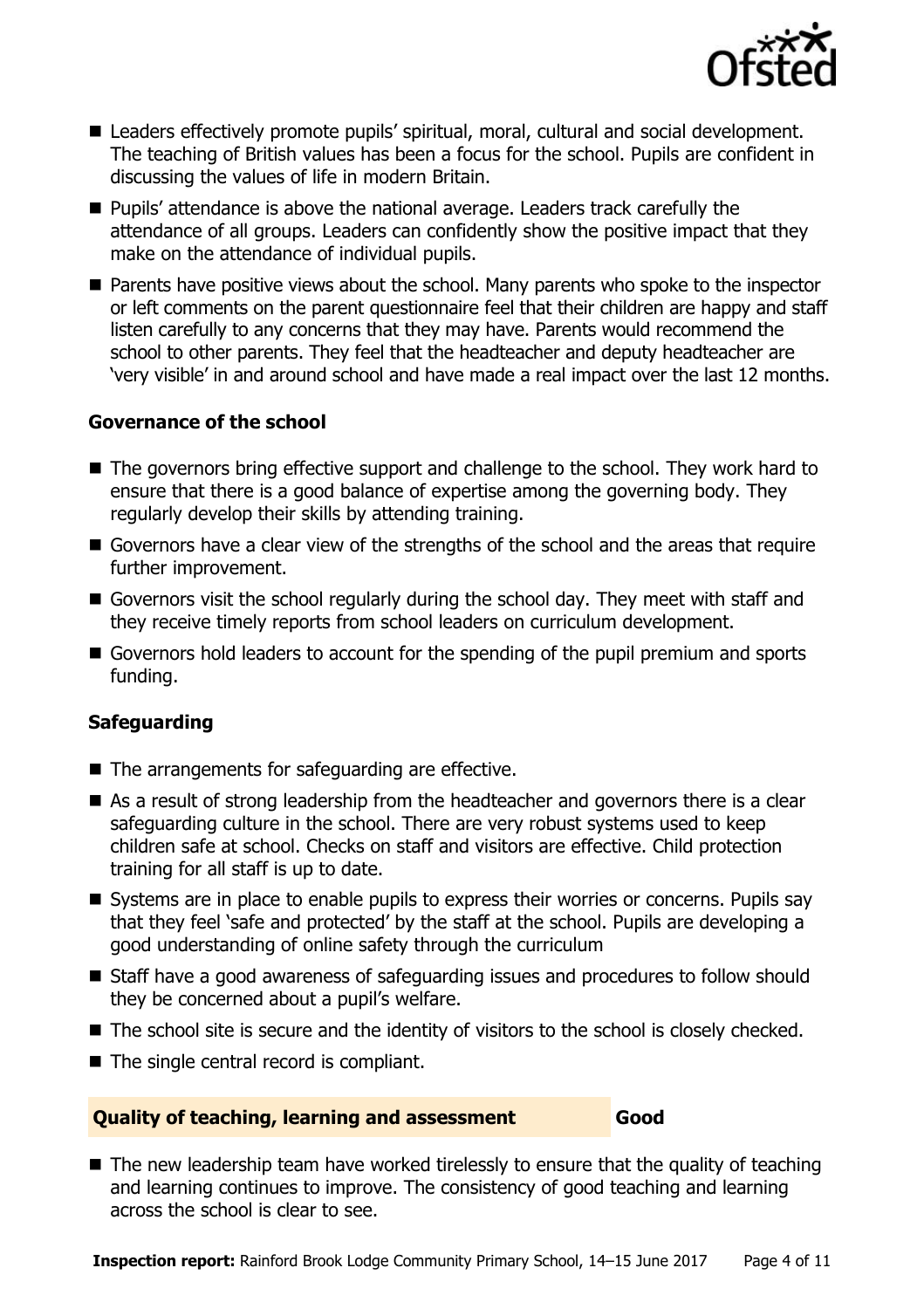

- The teaching of writing is now a strength of the school. Teachers' strong subject knowledge, new assessment systems and effective monitoring by leaders now ensure that all pupils make good progress. Pupils' writing skills are developed well and pupils are very proud to talk about the progress that they have made.
- The teaching of mathematics is good. Pupils are challenged in their learning; in all classes they are asked to discuss and reason about their mathematical thinking. This is a strength of the school. New resources are used successfully to help pupils understand mathematical strategies. Teachers' secure subject knowledge is shared effectively to extend pupils' thinking so they can apply their skills to problem-solving activities.
- $\blacksquare$  New approaches and resources used in teaching in key stage 1 classrooms are now ensuring that more pupils than in previous years are able to think about their mathematics learning in greater depth.
- Teachers skilfully use learning time to encourage pupils to improve their work. Pupils take the feedback they receive from their teachers seriously and are clearly motivated to make the necessary improvements to their work. Pupils' resilience is a developing strength of the school.
- Questioning is used well to challenge pupils' thinking. Effective use of questioning by teachers in all classes results in all groups of pupils being challenged in their learning. Questioning is used well to help pupils think back to their prior learning.
- The teaching of phonics is good. During the inspection, inspectors listened to pupils read from Year 2 and Year 5. These pupils were able to read with fluency and expression. The development of a wider and more-challenging resource of reading materials is a priority of the school to ensure that more pupils are challenged in their reading.
- **Pupils are encouraged to check against their learning targets as they learn in class.** They are keen to take responsibility for their own learning. Teachers always give time for pupils to look back at their work to make changes and improvements.
- Reading and writing are promoted well across the curriculum. During the inspection, for example in geography, pupils were writing persuasive letters about Mediterranean food. In work on British values, pupils wrote about the recent election and there was evidence of extended writing opportunities in pupils' science books.

#### **Personal development, behaviour and welfare <b>COULTS** Outstanding

#### **Personal development and welfare**

- The school's work to promote pupils' personal development and welfare is outstanding.
- Pupils live the ethos of M.A.G.I.C (Motivated, Aspirational and Growing in Independence and Confidence) through their learning behaviours, attitudes and understanding of the importance of success throughout the school day. The pupils' ownership of their own personal development is clear to see. It stands out. This in turn ensures that all groups of pupils make good progress in their learning. They take pride in their work, which is presented to a high standard.
- Pupils' welfare is at the heart of the school. Pupils say that they feel 'safe and protected'. Pupils know whom to talk to if they are concerned about their safety.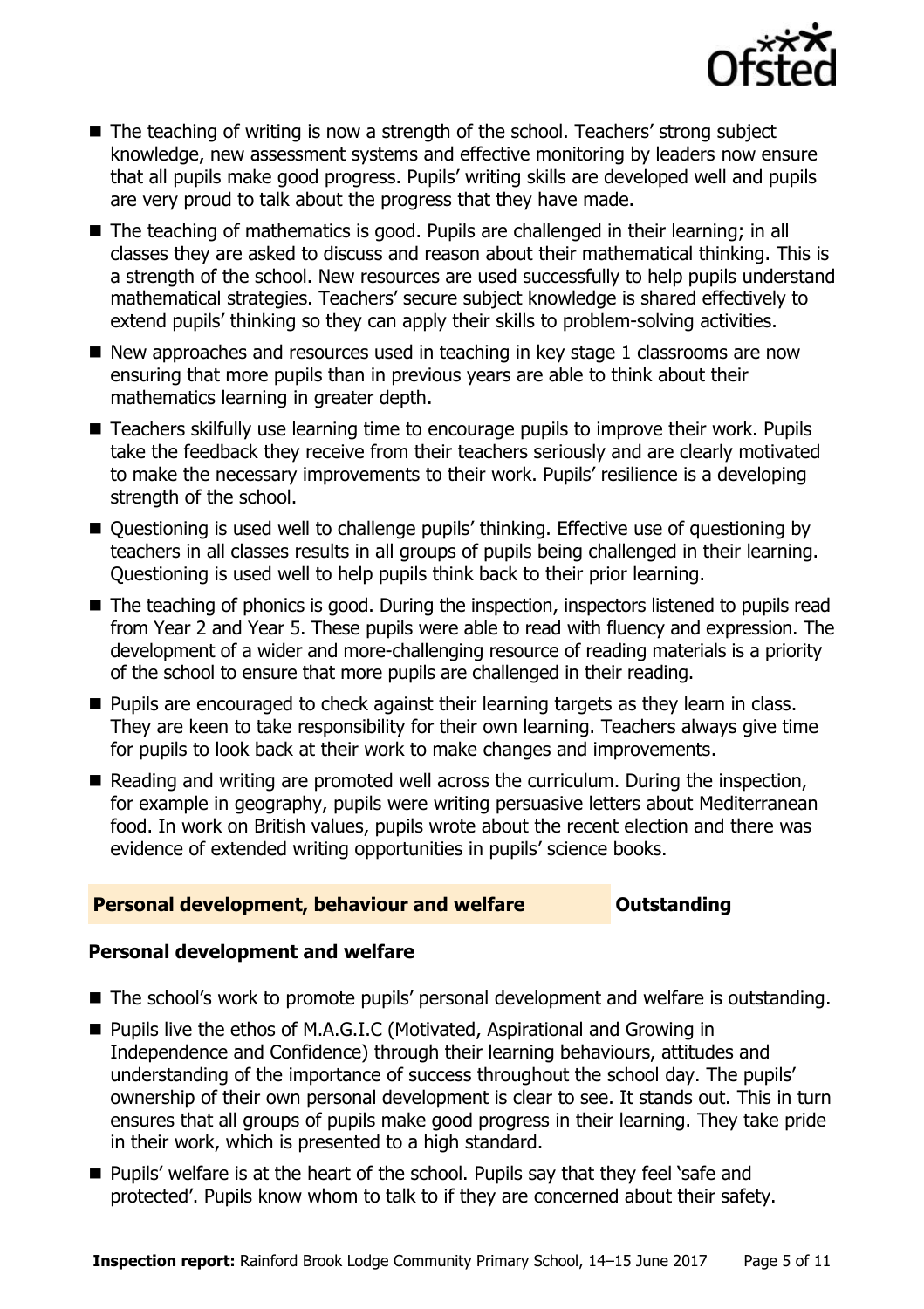

Effective ways of communication are used by the headteacher to ensure that pupils have a voice in school. Pupils are aware of the different types of bullying, including cyber bullying. Pupils say that they 'all get along' and that there is no bullying.

- **Pupils aspire to be healthy and maintain a healthy lifestyle by attending a range of** extra-curricular clubs. Staff are proud of the impact that these activities have on the pupils' social development.
- Leaders have developed pupils' spiritual, moral, social and cultural understanding very effectively. Pupils have an excellent understanding of British values. During the inspection pupils spoke with confidence about their understanding of these values, and they discussed their recent work displayed in the classrooms.

#### **Behaviour**

- The behaviour of pupils is outstanding.
- **Pupils are very polite, courteous and friendly.**
- In lessons, pupils work extremely hard and with resilience and determination. This is because teachers plan learning activities that are interesting and inspiring. All staff have consistently very high expectations of their pupils and they use the school's behaviour policy well. The headteacher has clear systems to monitor and track the behaviour of all pupils throughout the school.
- **Pupils respond very well to the school's behaviour policy. For example, they strive to be** rewarded in the celebration assemblies, and they are especially keen to receive a 'magic child' certificate.
- **Pupils are positive about their learning and rarely miss school. They like that the** learning is 'challenging' and that there are plenty of opportunities to extend their thinking. Pupils talk about how teachers try to avoid learning that is 'too easy'. Attendance levels are above the national average.
- The vast majority of parents who completed Ofsted's online questionnaire said that their children are happy, looked after and safe. They feel that the children are 'always well behaved' and that they clearly understand the school's behaviour policy. All parents who spoke to the inspectors said that their children enjoyed school and were happy.
- Staff who completed Ofsted's online questionnaire had no concerns about the behaviour of the pupils. The overwhelming majority of staff feel that pupils' behaviour is good and that the leaders of the school help them to manage behaviour well. Staff feel that the pupils are not frightened to 'challenge themselves'.

### **Outcomes for pupils Good**

- Fast and well-planned actions taken by senior leaders to improve the quality of teaching, learning and assessment ensure that pupils continue to make good progress.
- External assessments, scrutiny of pupils' work, observations in lessons and talking with pupils about their learning show that pupils' progress in reading, writing and mathematics is good in all year groups.
- Children enter the Reception Year with skills, knowledge and understanding in line with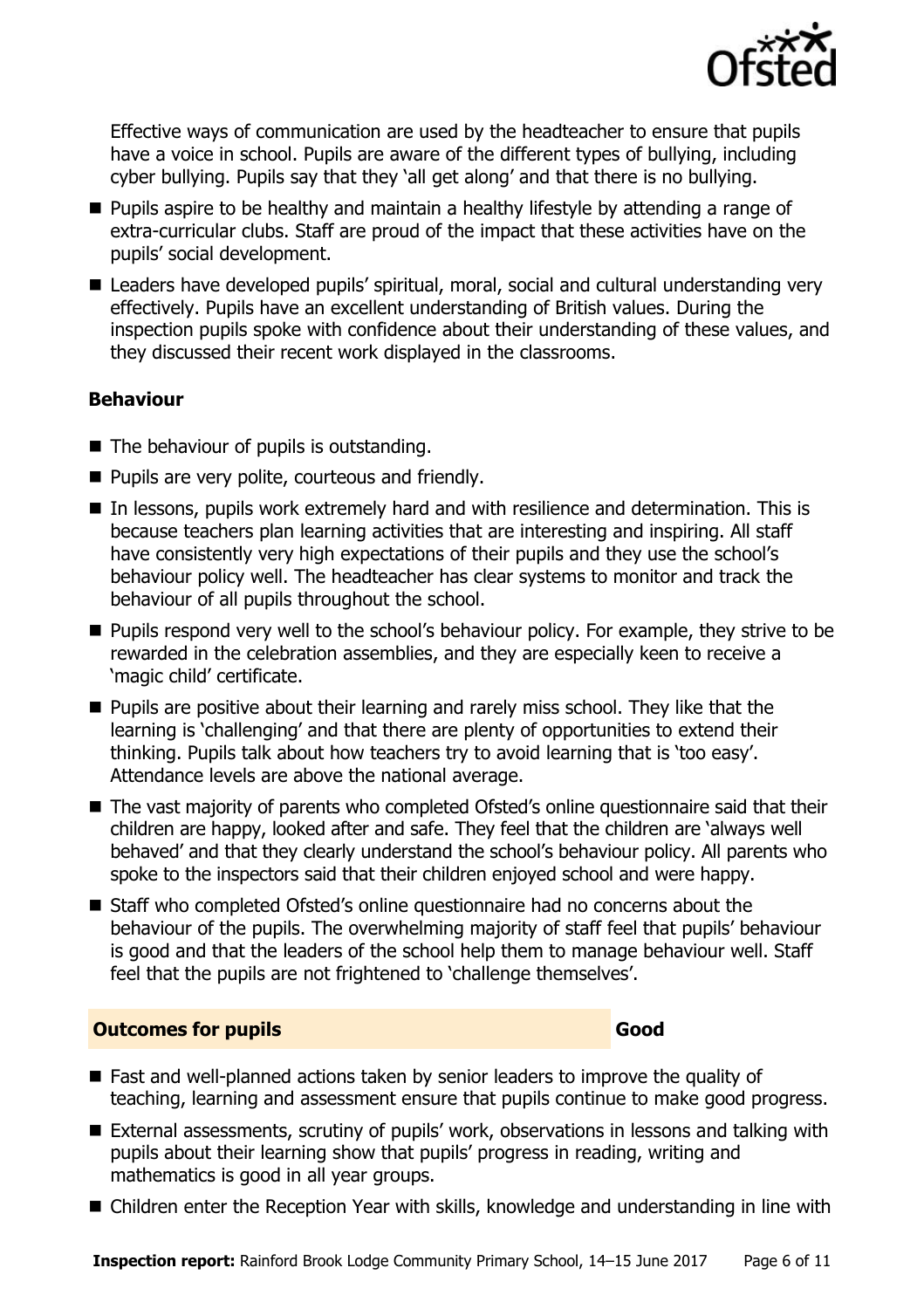

what is typical of their age. From their starting points, children make good progress in their learning and are well prepared for their transition into Year 1.

- **Pupils in Year 1 attain standards above the national average in the phonics screening** check.
- $\blacksquare$  Standards at the end of key stage 1 have improved since the previous inspection. The proportion of pupils who reached the expected standard in reading, writing and mathematics was above the national average in 2016. However, the proportion of pupils achieving the higher standards at the end of key stage 1 in writing and mathematics has been below the national average for the last two years. The school is aware of this and currently pupils in key stage 1 are developing skills and understanding at a much deeper level.
- At the end of key stage 2, in 2016, pupils' progress in mathematics and reading was good but writing was below average. Current assessment information shows that all pupils are making good progress in all subjects and that pupils are attaining well. Through the scrutiny of pupils' writing books and classroom observations it is clear that pupils are now making strong progress in writing.
- In 2016 the proportion of Year 6 pupils reaching the expected standard in reading, and mathematics was above the national average. The proportion reaching the expected standard in writing was slightly below the national average. This has been an area for improvement for the school. The proportion of pupils going on to reach the higher standard at the end of key stage 2 was above the national average in reading and mathematics but below it in writing.
- $\blacksquare$  The proportion of the most able pupils attaining the higher standards in writing was below the national average in 2016. However, work in pupils' books highlights that the more able pupils are now being challenged to attain the higher standards in writing and outcomes are currently improving.
- $\blacksquare$  In 2016, the number of pupils reaching the expected standards in science was above the national average for most groups of pupils. This was seen in both key stage 1 and key stage 2.
- The number of disadvantaged pupils is low. The school's own assessment information and work in books show that this group is currently making good progress from their starting points.
- As a result of timely interventions, effective leadership and good partnerships with outside agencies, the current pupils who have special educational needs and/or disabilities make good gains in their learning and development.
- $\blacksquare$  Work in pupils' books and on display shows that pupils, particularly the most able, achieve well in a range of subjects such as the arts, religious education and science. During the inspection, pupils' musical abilities shone out as Year 3 pupils were learning how to use tuned and untuned percussion instruments to compose an ostinato rhythmic pattern.

#### **Early years provision Good Good**

■ Children make a good start to their education. They make good progress from their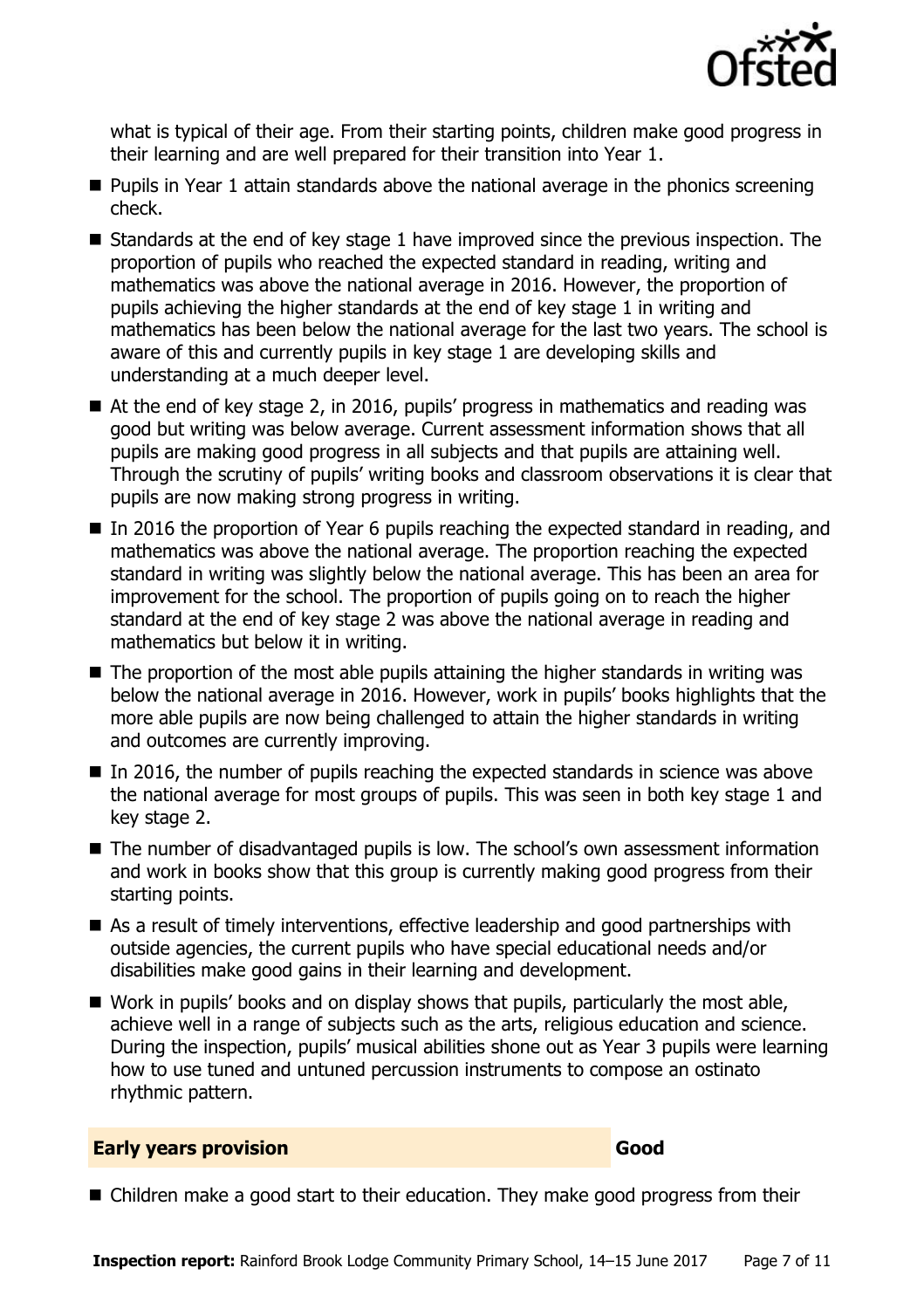

starting points. The leaders of the school have an accurate understanding of the strengths and areas for development. Any child that underachieves is supported very well by the teacher to catch up.

- **Effective links are made with the Nursery, which enables children to make a smooth** transition into the Reception class.
- The learning environment is bright, well ordered and effective in inspiring children to learn. Good provision for both inside and outdoor learning is in place.
- Children engage in a wide range of fun activities to support their learning. They are happy, confident and busy. During the inspection they were keen to show their work to the inspectors, obviously proud of what they had achieved. As they play they count by doubling spots on a ladybird, write independently and use their phonics knowledge well.
- Children's progress in early writing is strong. Children were able to show the inspectors their writing and how it has developed throughout the year. Many children are now able to write simple sentences independently.
- Outcomes for the disadvantaged children are good. The early years pupil premium is used well. Additional staff are used effectively to support the learning of children eligible for this support.
- Teaching assistants provide a good level of support and challenge when working with children. Appropriate guidance is given to the assistants so that they can use questioning effectively to challenge children in their learning.
- Children feel safe and their behaviour is good. Adults are calm, kind and caring. They take time to listen to the children as they learn and play.
- Safeguarding is effective and all staff receive regular training and updates. All staff work closely to ensure that all welfare requirements are met to keep children safe.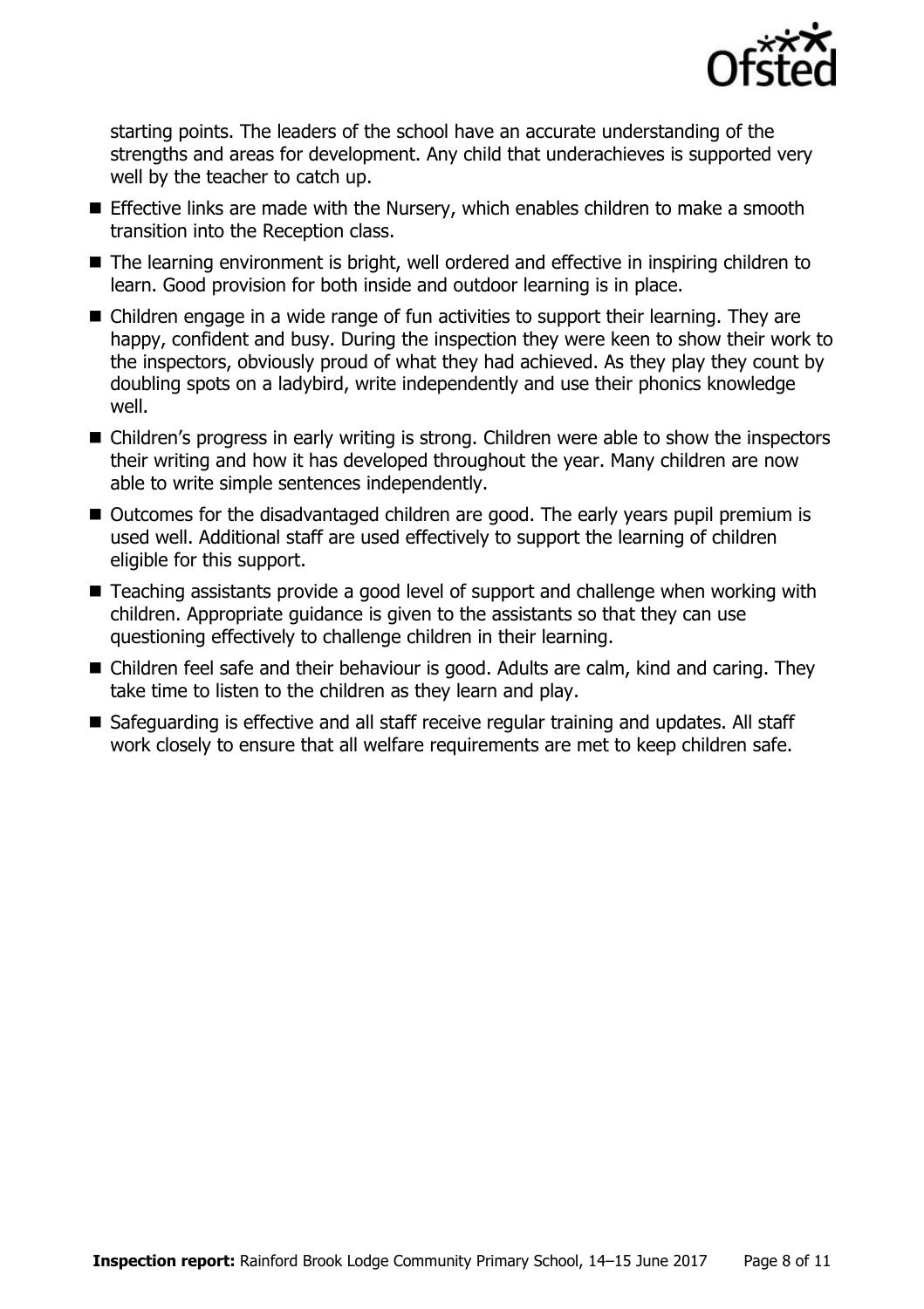

# **School details**

| Unique reference number | 104780           |
|-------------------------|------------------|
| Local authority         | <b>St Helens</b> |
| Inspection number       | 10032345         |

This inspection was carried out under section 8 of the Education Act 2005. The inspection was also deemed a section 5 inspection under the same Act.

| Type of school                      | Primary                                 |
|-------------------------------------|-----------------------------------------|
| School category                     | Maintained                              |
| Age range of pupils                 | 4 to 11                                 |
| Gender of pupils                    | Mixed                                   |
| Number of pupils on the school roll | 208                                     |
| Appropriate authority               | The governing body                      |
| Chair                               | Iain Beeton                             |
| <b>Headteacher</b>                  | <b>Phil Reece</b>                       |
| Telephone number                    | 01744 678816                            |
| <b>Website</b>                      | www.rainfordbrooklodge.st-helens.sch.uk |
| Email address                       | brooklodge@sthelens.org.uk              |
| Date of previous inspection         | 13-14 February 2013                     |

#### **Information about this school**

- The school meets requirements on the publication of specified information on its website.
- $\blacksquare$  The school is smaller than the average primary school.
- The vast majority of pupils are of White British heritage.
- The proportion of disadvantaged pupils is lower than the national average.
- The proportion of pupils with an education, health and care plan is well below the national average. The proportion of pupils receiving special educational needs support is below the national average.
- The school meets the government's current floor standards, which are the minimum expectations for pupils' attainment and progress in English and mathematics by the end of Year 6.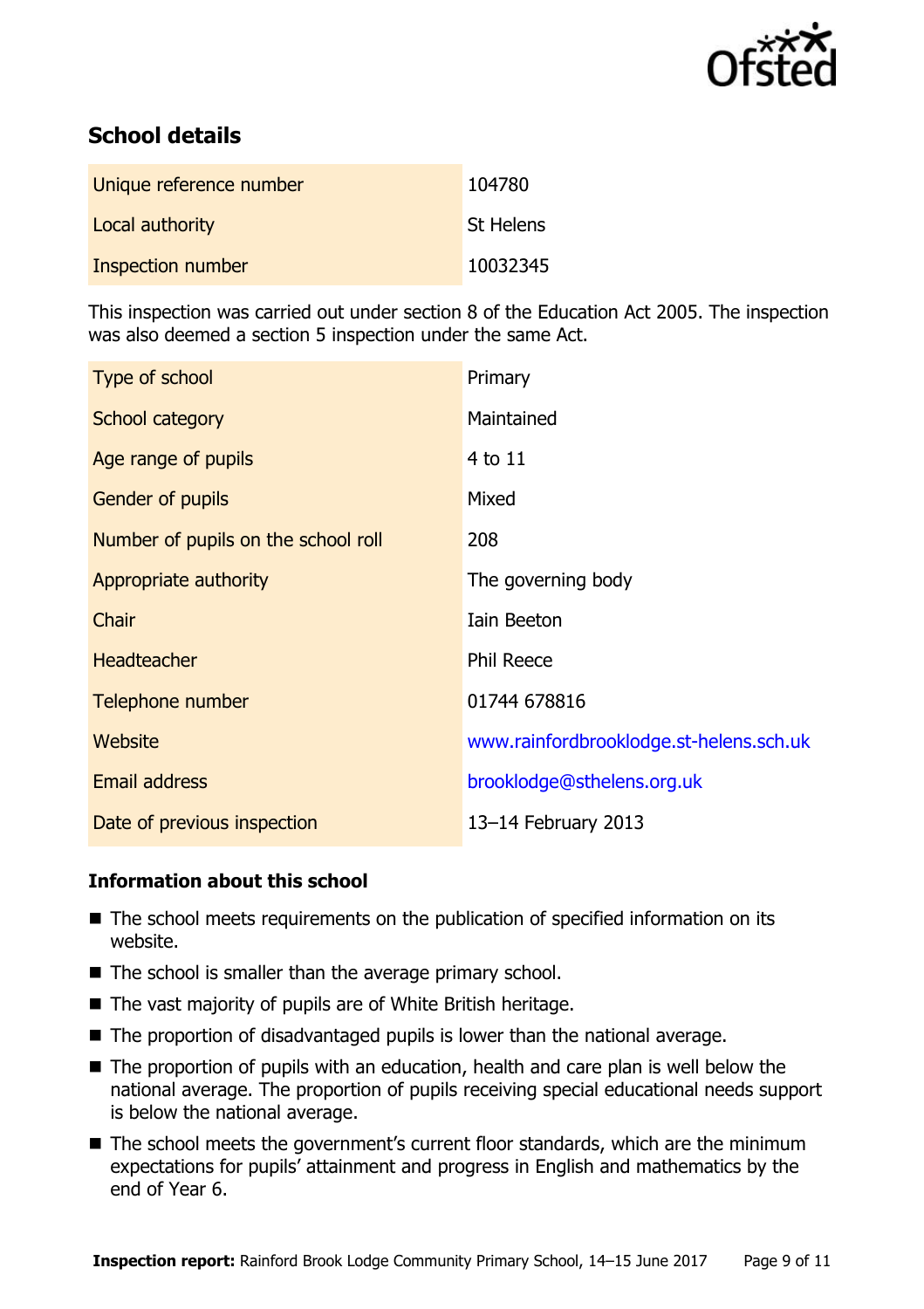

# **Information about this inspection**

- Inspectors gathered a range of evidence to judge the quality of teaching, learning and assessment over time. They observed learning in whole classes and in small groups. One observation took place jointly with the headteacher.
- The inspectors looked at examples of pupils' work and talked with them about their work. They listened to pupils read and observed the teaching of reading skills. Inspectors talked to pupils about the books that they have enjoyed and those that they are currently reading. Inspectors took note of the displays around the school.
- **Inspectors observed play times. They met formally with one group of pupils.**
- An inspector met with the chair of the governing body and with members of school staff.
- **Inspectors spoke to parents at the start of the day. They took account of the 46** responses to Ofsted's online survey (Parent View).
- Inspectors reviewed the contents of the school's website and scrutinised records relating to behaviour, attendance and safeguarding.

#### **Inspection team**

| Howard Bousfield, lead inspector | Ofsted Inspector        |
|----------------------------------|-------------------------|
| <b>Barbara Dutton</b>            | Ofsted Inspector        |
| <b>Emma Gregory</b>              | <b>Ofsted Inspector</b> |